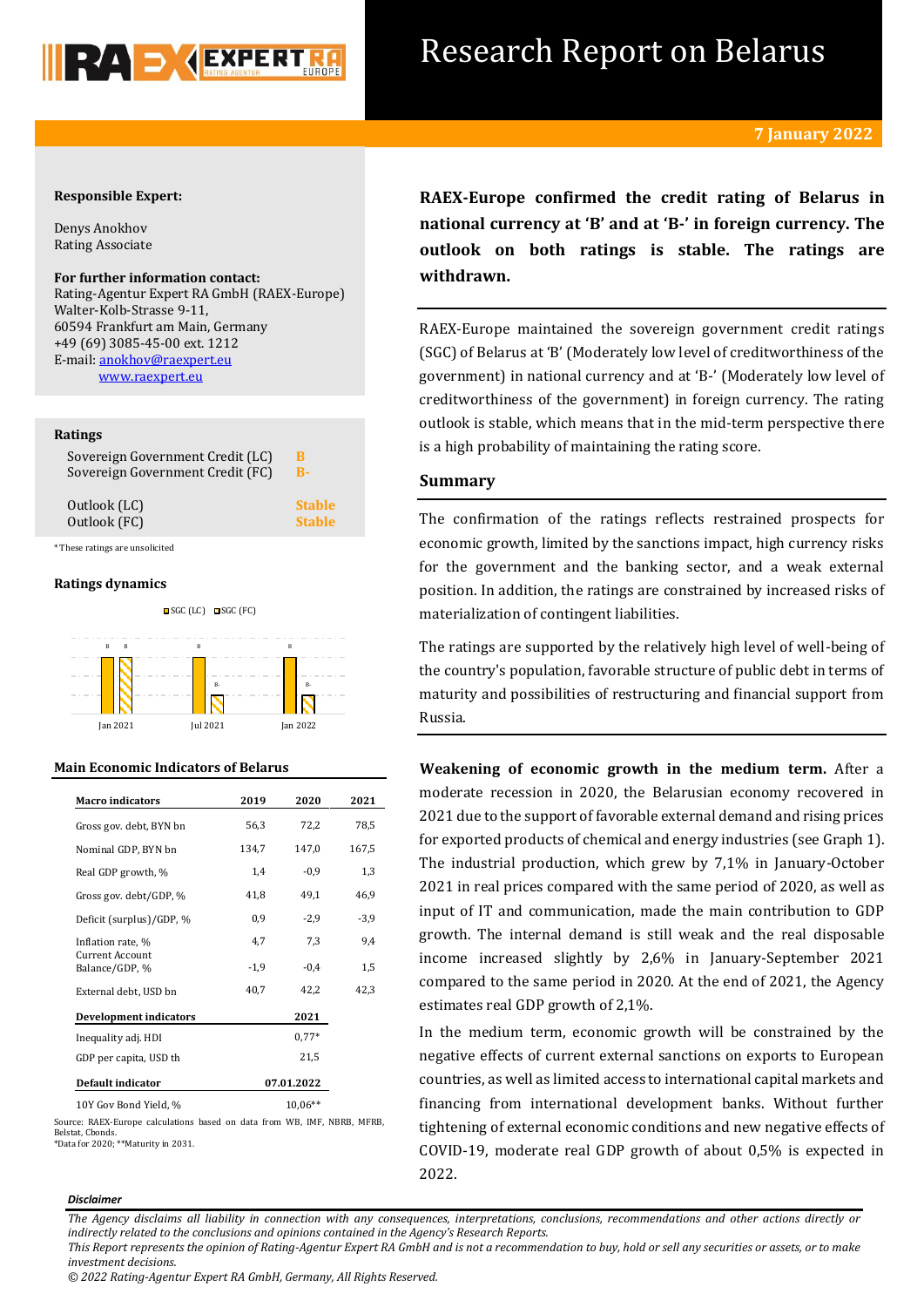**Graph 1**: Macroeconomic indicators, %



Source: RAEX-Europe calculations based on data from the IMF and Belstat

**Graph 2**: Fiscal budget dynamics, % of GDP



**Graph 3**: Government debt dynamics, %



Source: RAEX-Europe calculations based on data from the IMF, Ministry of finance of the Republic of Belarus (MFRB)

Absence of structural reforms in the public sector of the economy, internal political tensions and pressure on the opposition worsened the World Bank's governance indicators. (Rule of Law Index dropped from -0.8 to -1, Government Effectiveness Index from -0,18 to -0,8, Political Stability and Absence of Violence/Terrorism Index from 0,3 to -0,7). With the worsening of relations with the international community, the dependence of Belarus on Russia, which remains the main partner for economic and financial stability, is increasing. In 2021, the processes of economic, fiscal and financial integration with Russia intensified, and the neighbor country provides guarantees of credit support to the Belarusian government.

**The budget of Belarus remains in deficit.** In 2021, the economic recovery had a positive impact on tax revenues, primarily due to the increase in the share of income tax revenues. At the same time, the restructuring of the debt of public sector enterprises puts pressure on the government expenditures. Budget support related to COVID pandemic was moderate compared to other countries and was mainly provided in the form of extra salary payments. As a result, in 2021 the budget deficit is estimated at 3,5% of GDP (see Graph 2).

In the medium term, negative factors for the sustainability of the fiscal position are the increased pressure on government finances associated with the support of state-owned enterprises, as well as losses from the tax maneuver in the Russian oil sector. With limited options for raising external financing due to international sanctions, reducing the budget deficit seems possible only with tight control over expenditures and cuts in capital investments. The Agency expects the budget deficit to fall to 2,1% of GDP in 2022 following a reduction in public investment (in particular, the completion of a nuclear power plant).

**The main risk to government debt arises from the high share of FX liabilities.** At the end of 2021 the level of gross government debt compared to the end of 2020 decreased from 49,1% to 46,9% of GDP and from 137,1% to 135,2% of budget revenues (see Graph 3). At the same time, domestic government debt increased due to the issuance of government bonds, as opportunities for refinancing and placement of new government debt on the Eurobond market are limited by sanctions.

The share of FX liabilities remains high at around 90% of gross government debt, which makes it sensitive to exchange rate fluctuations and carries additional risks in case of depreciation of the national currency. Moreover, the government faces short-term yearly repayments (about 6% of GDP) and servicing mainly in FX. Nevertheless, a third of scheduled repayments is attributed to the main current creditors: Russia, China and EFSD and there is a high probability of restructuring.

#### *Disclaimer*

*The Agency disclaims all liability in connection with any consequences, interpretations, conclusions, recommendations and other actions directly or indirectly related to the conclusions and opinions contained in the Agency's Research Reports.*

*This Report represents the opinion of Rating-Agentur Expert RA GmbH and is not a recommendation to buy, hold or sell any securities or assets, or to make investment decisions.*

*<sup>© 2022</sup> Rating-Agentur Expert RA GmbH, Germany, All Rights Reserved.*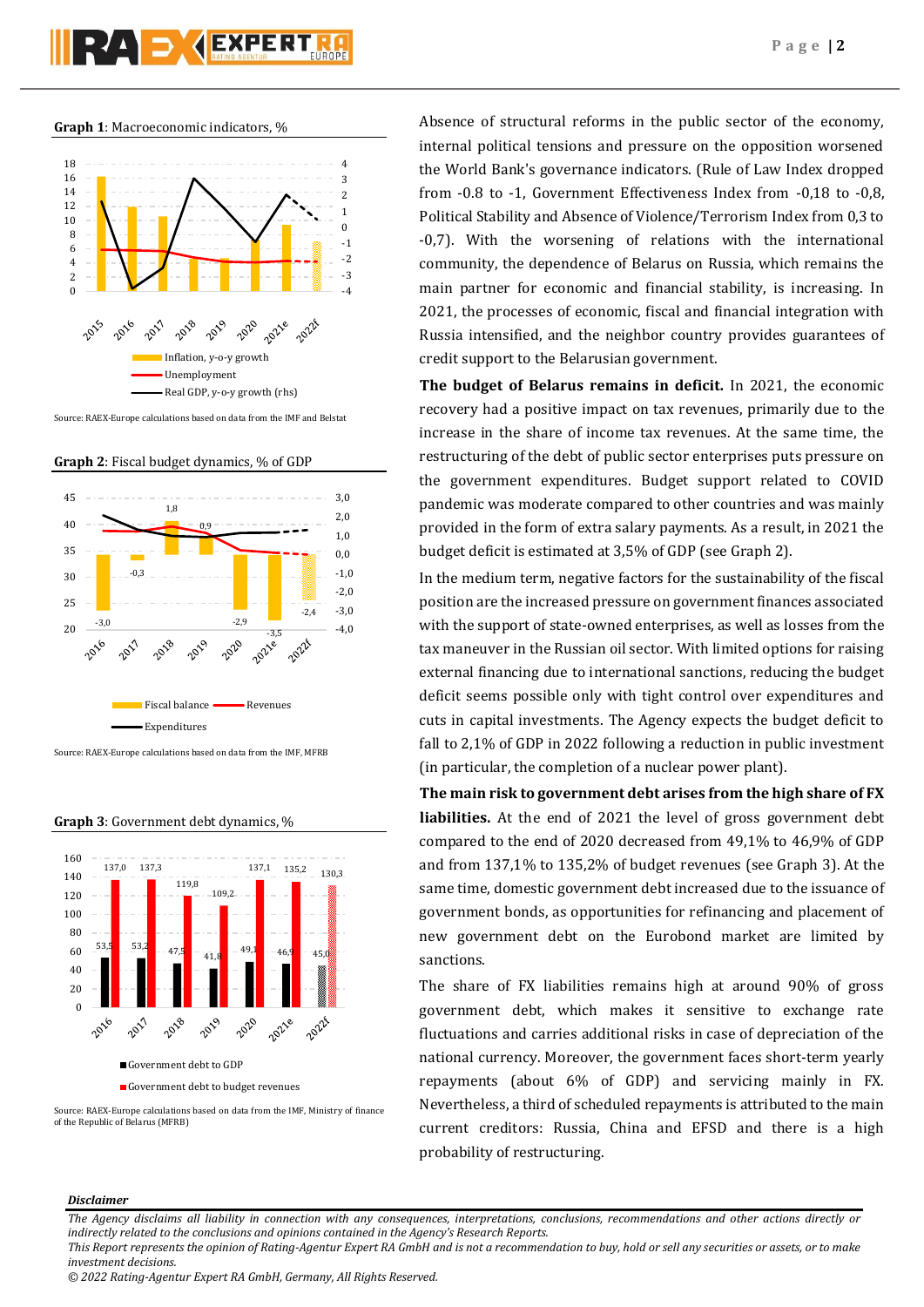**Graph 4**: Base rate vs CPI, %



Source: RAEX-Europe calculations based on data from the NBRB

**Graph 5**: Financial soundness indicators, %



Source: RAEX-Europe calculations based on data from the IMF, NBRB





Source: RAEX-Europe calculations based on data from the NBRB

**Inflation growth accelerated in 2021.** Under pressure from rising global commodity prices and the weakening of BNY exchange rate, inflation continued to accelerate, reaching a record 10,2% in October 2021, with a medium-term target of 5% (see Graph 4). In 2020, the authorities suspended the transition to the inflation-targeting regime and resumed the practice of preferential lending to support state enterprises. To counter inflationary pressures, the National Bank tightened monetary policy in 2021, raising the refinancing rate by 150 basis points to 9,25%.

According to forecasts of the Agency, the rate of inflation exceeding the target level of 5% will remain in 2022. In turn, the practice of preferential lending along with heightened financial dollarization of the banking system and underdeveloped domestic capital market limit the effectiveness of monetary policy.

**Banking sector remains stable, but credit and currency risks persist.** After a turbulent 2020 year for the financial sector, the sector's performance remained stable in 2021. Due to sluggish bank activity in the lending markets, bank's total assets declined to 55% of GDP in 2021, from 62% in 2020. The NPL rate increased only slightly to 5,6% as of September 2021, compared to 4,9% as of September 2020, due to relaxed regulatory requirements for the recognition of restructured loans as problem loans. Moreover, a relaxed approach to provisioning of restructured loans allows banks to maintain profitability with ROE and ROA of 10,5% and 1,45%, respectively, as of September 2021 in comparison with 8,8% and 1,1% as of September 2020 (see Graph 5). It has also allowed maintaining a regulatory capital adequacy ratio of 18,4% as of September 2021.

Despite meeting the financial stability key indicators, the banking system remains highly exposed to foreign exchange and credit risks (see Graph 6). High share of FX loans (46%) puts pressure on the banks' asset quality and in addition, there are increased risks of the realization of contingent liabilities for the government to support the public sector of the economy, as 65% of the banking system belongs to the state, and a high proportion of the loan portfolio is concentrated in SOEs. In addition, there is uncertainty about the total amount of restructured loans, and if the situation further deteriorates, it may be necessary to create additional reserves.

**The pressure on the external position slightly decreased due to a stable exchange rate and favorable export indicators.** For 9M 2021, according to preliminary balance of payments data, exports of goods and services increased by 32,3%, while imports increased slightly less, by 29,6%. Export growth was due to both the increase in volume and the rise in commodity prices. As a result, the positive trade balance for

# *Disclaimer*

*The Agency disclaims all liability in connection with any consequences, interpretations, conclusions, recommendations and other actions directly or indirectly related to the conclusions and opinions contained in the Agency's Research Reports.*

*This Report represents the opinion of Rating-Agentur Expert RA GmbH and is not a recommendation to buy, hold or sell any securities or assets, or to make investment decisions.*

*<sup>© 2022</sup> Rating-Agentur Expert RA GmbH, Germany, All Rights Reserved.*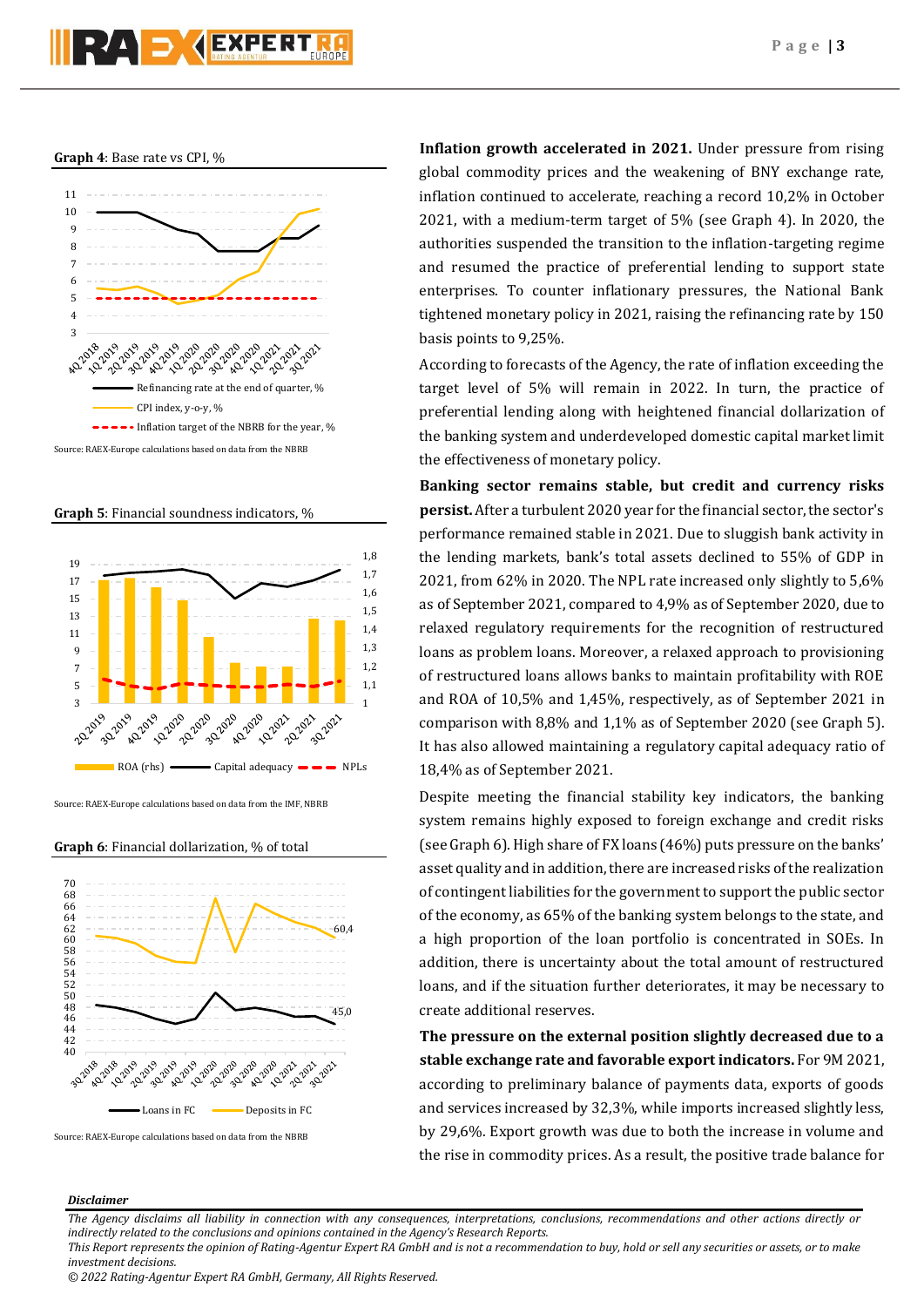# **Graph 7**: International reserves and exchange rate

**PVA SV4EXPERT** 



9 months reached 5,5% of GDP. The net flow of direct investments into the country remains positive, but with a high share of reinvested earnings. According to preliminary estimates of the Agency, the current account surplus in 2021 is about 1% of GDP.

After a sharp fall in 2020, FX reserves have recovered after obtaining IMF special drawing rights and due to accumulation of foreign currency, and as of November 2021 amounted to USD 8,5 bn, up 13% from a year ago (see Graph 7). Improved reserves enable to cover the current needs for repayment of government foreign currency liabilities and smooth volatility in the foreign exchange market, however, their size will cover just over 2 months of imports of goods and services.

Source: RAEX-Europe calculations based on data from the NBRB

# **Stress factors:**

- The risks for the creditworthiness stem from the direct and indirect dependence on the relationships with Russia, as well as the economic and political situation in this country (medium weak stress-factor);
- The level of financial dollarization of the banking system remains one of the highest among the countries in the region at 45% and 60,4% of loans and deposits, respectively, as of September 2021. Moreover, the currency risk is a vulnerability that significantly limits the effectiveness of monetary policy (moderately weak stress-factor).

# **SENSITIVITY ASSESSMENT:**

The following developments could lead to an upgrade:

- Outstanding and gradual downgrade of financial dollarization levels;
- Strengthening the external position by building up international reserves;
- Fundamental reform of the public sector with increased efficiency of SOEs and reduced the state's footprint.

The following developments could lead to a downgrade:

- Increased financial and macroeconomic instability caused by escalation of the political conflict and further violation of human rights и civil freedoms;
- Deterioration of the government finance's position due to the realization of risks: a high share of FX debt, widening of the fiscal position, as well as the materialization of contingent liabilities;
- Worsening of the external position reflected in the shrinking of foreign exchange reserves.

# **ESG Disclosure:**

Inherent factors

 Quality of fiscal policy; quality of monetary policy; natural resources; natural and climatic threats; environmental threats; level of corruption, CPI; Government Effectiveness Index; quality of the business environment; position in Doing Business Ranking; level of investment in human capital, adjusted for inequality; Rule of Law Index; transparency of government policymaking Index; level of information transparency of the government; Political Stability and Absence of Violence/Terrorism Index; natural disasters, constant exposure to difficult natural conditions.

Drivers of change factors

 Human rights violations in Belarus against the political opposition and reporters have led to the economic sanctions, which can result in the deterioration of economic indicators and state finances.

*investment decisions.*

*Disclaimer* 

*The Agency disclaims all liability in connection with any consequences, interpretations, conclusions, recommendations and other actions directly or indirectly related to the conclusions and opinions contained in the Agency's Research Reports. This Report represents the opinion of Rating-Agentur Expert RA GmbH and is not a recommendation to buy, hold or sell any securities or assets, or to make*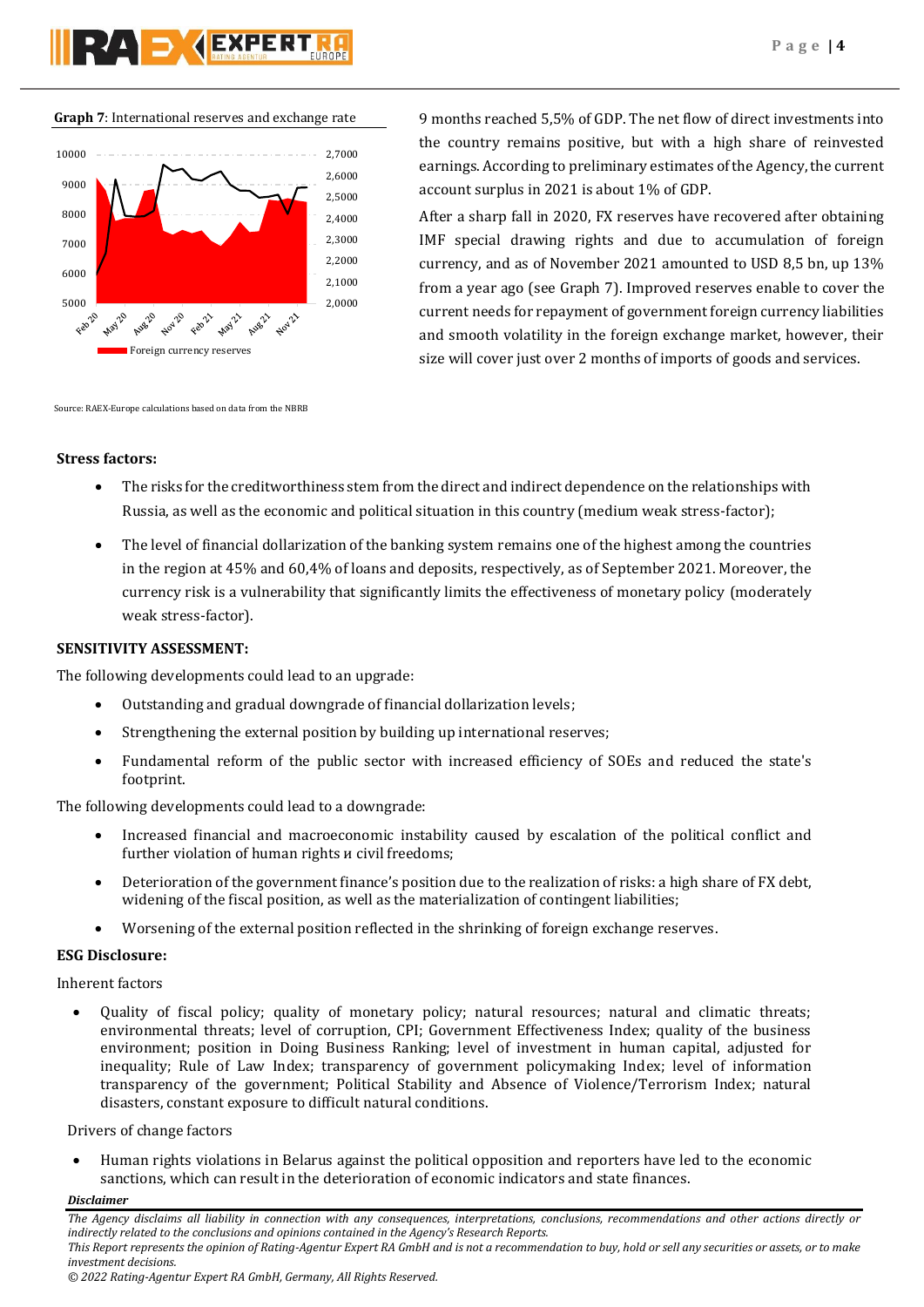

Next scheduled rating publication: N/A. The full sovereign rating calendar can be found at **Sovereign Rating** [Calendar 2022.](https://raexpert.eu/sovereign/#conf-tab-5)

For further information contact:

Responsible expert: Denys Anokhov, Rating Associate of RAEX-Europe +49 (69) 3085-45-00, ext. 1212 [anokhov@raexpert.eu](mailto:anokhov@raexpert.eu)

Reviewer: Pavel Mezian, Rating Analyst of RAEX-Europe +49 (69) 3085-45-00, ext. 1215 [p.mezian@raexpert.eu](mailto:p.mezian@raexpert.eu)

**Rating-Agentur Expert RA GmbH (RAEX-Europe)**

Walter-Kolb-Strasse 9-11, 60594 Frankfurt am Main, Germany +49 (69) 3085-45-00 E-mail[: info@raexpert.eu](mailto:info@raexpert.eu) [www.raexpert.eu](http://raexpert.eu/)

*Disclaimer* 

*The Agency disclaims all liability in connection with any consequences, interpretations, conclusions, recommendations and other actions directly or indirectly related to the conclusions and opinions contained in the Agency's Research Reports. This Report represents the opinion of Rating-Agentur Expert RA GmbH and is not a recommendation to buy, hold or sell any securities or assets, or to make* 

*investment decisions.*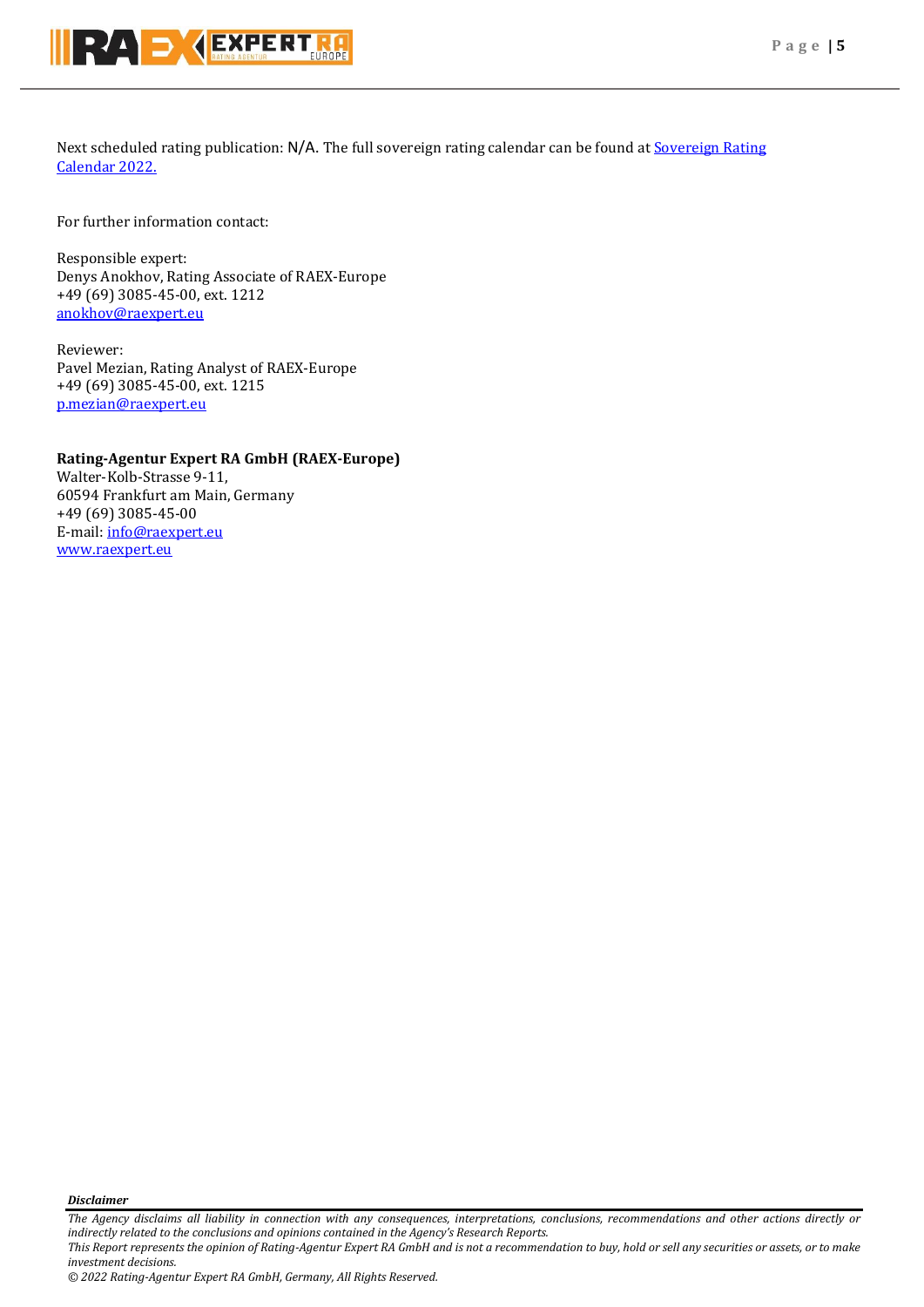# RATING HISTORY:

|             |                                                                      | <b>SGC</b>                  |                     | <b>Outlook</b>              |                     |
|-------------|----------------------------------------------------------------------|-----------------------------|---------------------|-----------------------------|---------------------|
| <b>Date</b> | <b>Review reason</b>                                                 | <b>National</b><br>currency | Foreign<br>currency | <b>National</b><br>currency | Foreign<br>currency |
| 09.07.2021  | Scheduled<br>revision of both<br>types of ratings<br>for the country | B                           | <b>B-</b>           | Stable                      | Stable              |
| 08.01.2021  | Scheduled<br>revision of both<br>types of ratings<br>for the country | $\, {\bf B}$                | $\, {\bf B}$        | Negative                    | Negative            |
| 10.07.2020  | Scheduled<br>revision of both<br>types of ratings<br>for the country | B                           | $\, {\bf B}$        | Stable                      | Stable              |
| 10.01.2020  | Scheduled<br>revision of both<br>types of ratings<br>for the country | $\, {\bf B}$                | $\, {\bf B}$        | Positive                    | Positive            |
| 12.07.2019  | Scheduled<br>revision of both<br>types of ratings<br>for the country | B                           | B                   | Positive                    | Positive            |
| 18.01.2019  | Scheduled<br>revision of both<br>types of ratings<br>for the country | $\mathbf B$                 | <b>B-</b>           | Positive                    | Positive            |
| 20.07.2018  | Scheduled<br>revision of both<br>types of ratings<br>for the country | B                           | $B -$               | Positive                    | Positive            |
| 26.01.2018  | Scheduled<br>revision of both<br>types of ratings<br>for the country | B                           | $B -$               | <b>NA</b>                   | <b>NA</b>           |
| 28.07.2017  | Scheduled<br>revision of both<br>types of ratings<br>for the country | $\, {\bf B}$                | <b>B-</b>           | $\rm NA$                    | $\rm NA$            |
| 03.02.2017  | Scheduled<br>revision of both<br>types of ratings<br>for the country | $\, {\bf B}$                | $B -$               | $\rm NA$                    | $\rm NA$            |
| 05.08.2016  | Scheduled<br>revision of both<br>types of ratings<br>for the country | $\, {\bf B}$                | $B -$               | $\rm NA$                    | NA                  |
| 04.03.2016  | First assignment<br>of both types of<br>ratings                      | $\, {\bf B}$                | $B -$               | $\rm NA$                    | NA                  |

# *Disclaimer*

*The Agency disclaims all liability in connection with any consequences, interpretations, conclusions, recommendations and other actions directly or indirectly related to the conclusions and opinions contained in the Agency's Research Reports.*

*This Report represents the opinion of Rating-Agentur Expert RA GmbH and is not a recommendation to buy, hold or sell any securities or assets, or to make investment decisions.*